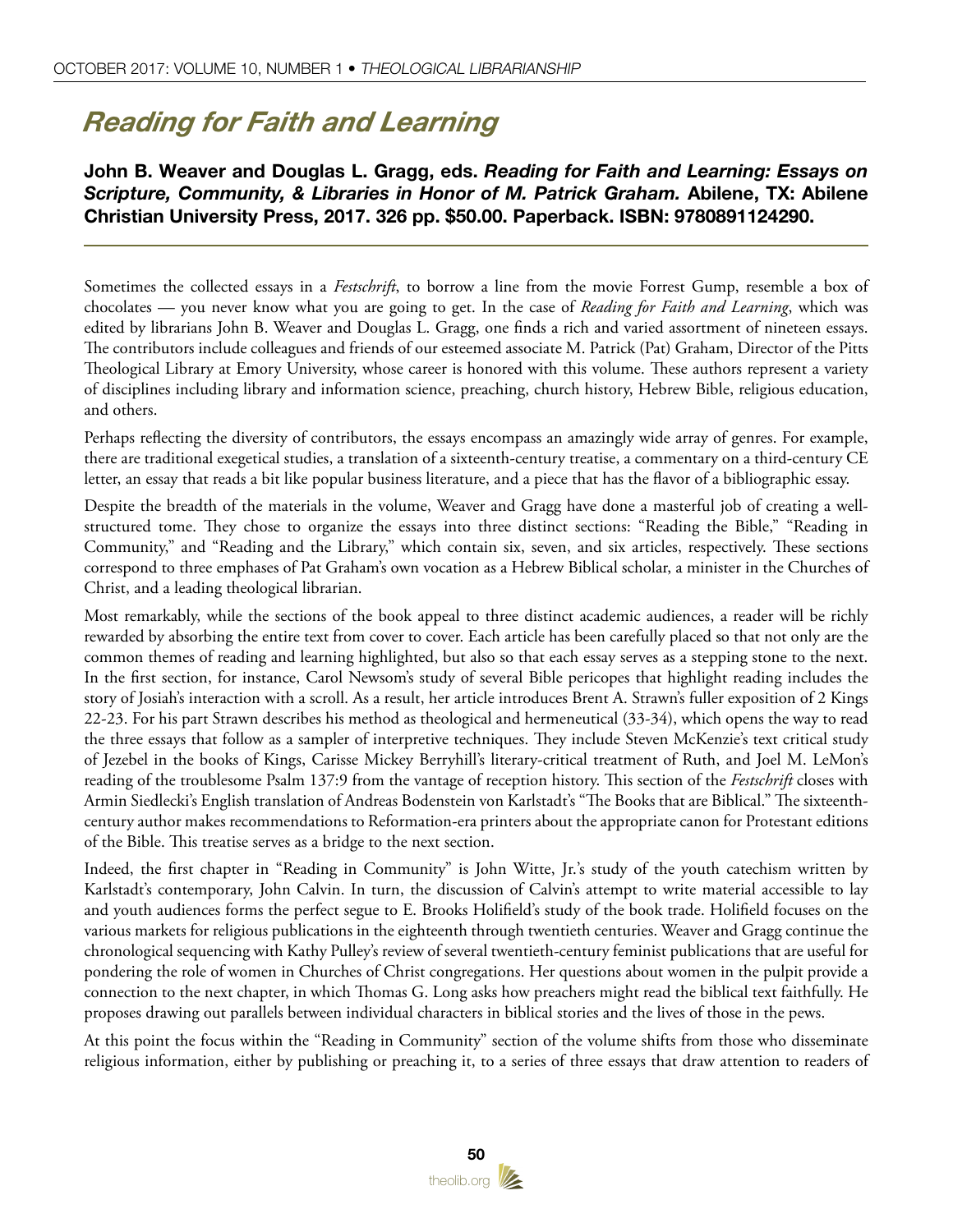texts and the formative aspects of written words. Carson E. Reed explores how narrative history and the Christian story help us to form community, Richard T. Hughes reminisces about a course he once taught at Messiah College on memoirs that made a lasting impact on students, and Tracy Powell Iwaskow, a freelance librarian, asserts that one of the tasks of library communities is to cultivate love.

The third and final section of the book, "Reading and the Library," follows quite naturally on the heels of Iwaskow's contribution. All of the articles in this last section save the initial one, in which New Testament scholar Richard A. Wright takes on the question of how books were preserved and stored in the late second century CE, were written by librarians. Richard Manly Adams, Jr. and Donald G. Davis, Jr., who co-writes with Jon Arvid Aho, remain immersed in the era of the Roman Empire. The first writes on Lucian Samosata's caustic observations about dilettante book collectors, while the later pair comment on a late-third-century letter by Theonas, Bishop of Alexandria. For his part, Jack Ammerman turns the discussion from the ancient world to the fast-paced, digitally super-saturated, hyper-reading climate of the information age. His is the only article to employ data mining techniques and includes two charts. David Stewart contributes the final chapter, writing about how librarians are aptly suited to assisting in the vocational formation and guidance of students.

All of the essays are sweet treats, but four will have a larger readership than others. The first is McKenzie's work on Jezebel. McKenzie's conclusion that all of the Hebrew Bible passages in which the villainess appears have been strongly affected by later editorial activity has implications not only for text critics but also feminist scholars. He offers a persuasive challenge to the received view that her negative characterization is due to the Deuteronomistic historian.

Two other contributions, one by Hughes and the one by Holifield, have the potential to become standard reading for junior faculty members or even doctoral students who are looking to learn about teaching and publishing. Hughes provides an anecdote about an experience teaching in which he and his co-teacher spouse sought to guide students from surface readings of texts to deeper meaning without imposing their own will on learners. He details how students were encouraged to make independent discoveries and engage in critical thinking about texts that reflected religious traditions different from the students' own.

Holifield, by contrast, offers a concise history of religious publication. It details how religious presses come and go, genres burst into fashion or disappear into obscurity, and other subjects come to dominate public discourse. Along the way, he addresses the relationship of public notoriety to prolific publication.

Finally, Richard A. Wright centers his essay on a treatise written by Galen that was just discovered in 2005. The fact that this document so recently surfaced means this piece will be of immediate interest not only to librarians and biblical textual critics but also to classicists.

The last entry in *Reading for Faith and Learning* is a selected listing of Pat Graham's published books, articles, presentations, and book reviews. Compiled by Craig Churchill, it forms a fitting *inclusio* with the photograph of Pat that graces the front piece. The cover design and layout of the book honor Pat, too. Pat was an innovator in providing digital open access images and the cover design makes use of a graphic from the Pitts Library collection.

A delightful book, it has only a few minor weaknesses. For instance, while there is an attractive page border to mark the start of each article, chapter numbers were omitted. Therefore, it is difficult to locate particular essays when flipping through the text. In addition, the book includes a combined person, scripture, and subject index, but much material is missing. For example, there is no reference to PPaul Griffiths (225) or Acts 2:24 (45). Perhaps separate indexes might have proven more useful. Finally, the absence of a comprehensive bibliography leaves readers to focus on the footnotes to access the broader scholarly conversations represented by the research presented in the articles.

Speaking of footnotes, it is very interesting to observe that of the 582 footnotes in the volume, only 29, or slightly less than 5 percent, refer to an electronic-only resource that is identified with a URL. Further, of those 29 notes, 24 of them (82 percent) occur in the last section of the book — the section dedicated to librarianship. As a result, like any excellent and highly recommended work, *Reading for Faith and Learning* raises as many questions as it answers about how readers